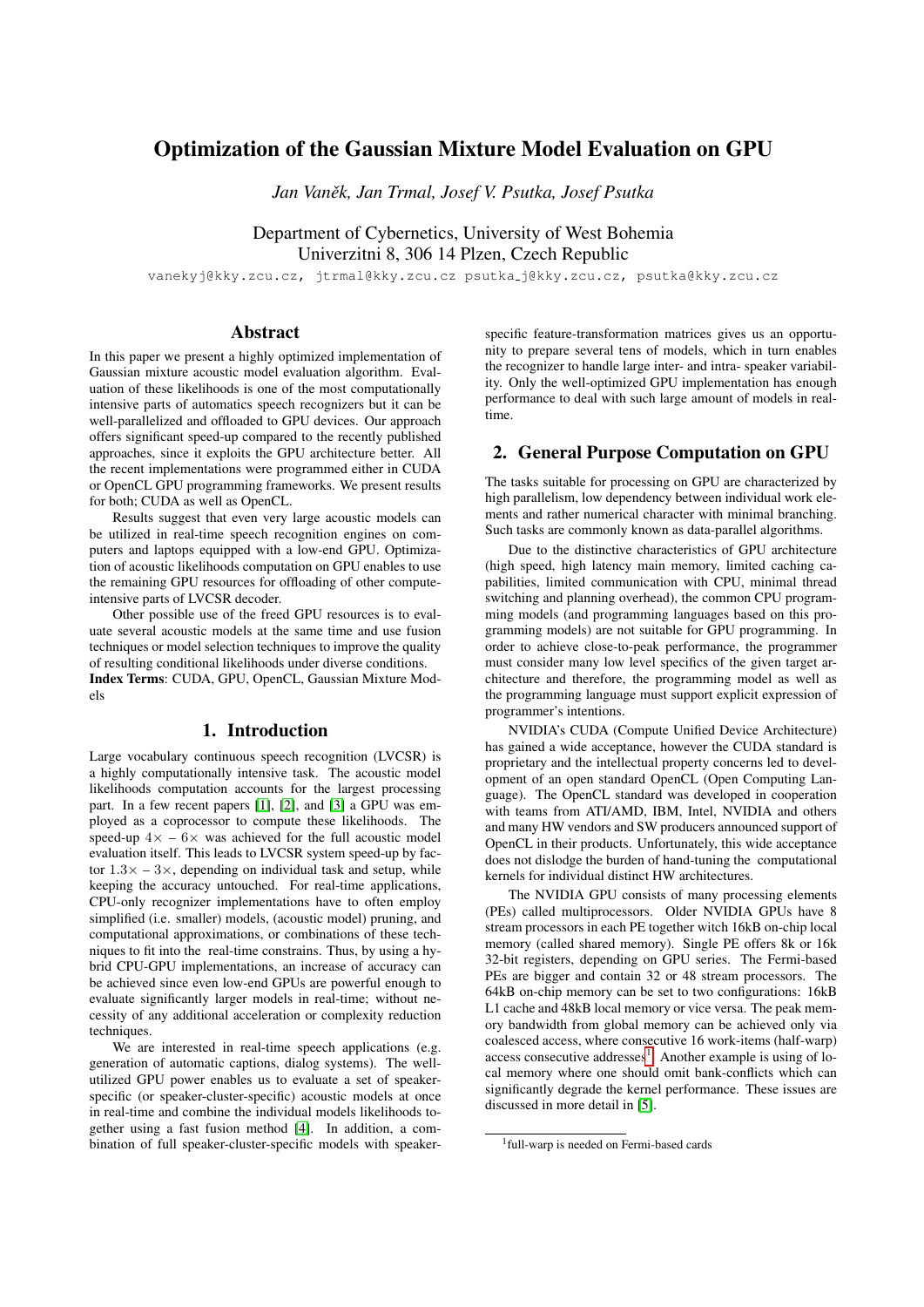### 3. Implementations Review

The first use of a GPU for acoustic model likelihoods computation was briefly noticed in [\[6\]](#page-3-5). The following year a more detailed paper was published ([\[1\]](#page-3-0)). Both approaches share the same common ground – computation of likelihoods performed by means of matrix dot-products. The entire acoustic model is represented as a matrix A in which each row is a log weighted Gaussian component with diagonal covariance matrix. The  $i$ -th component of  $J$  dimensional mixture model is represented as a vector  $\mathbf{a}_i^{\mathrm{T}}$ 

$$
\mathbf{a_i}^{\mathrm{T}} = \left\{ K_i, \frac{\mu_{i1}}{\sigma_{i1}}, \dots, \frac{\mu_{ij}}{\sigma_{ij}}, -\frac{1}{\sigma_{i1}^2}, \dots, -\frac{1}{\sigma_{ij}^2} \right\}
$$
 (1)

where

<span id="page-1-3"></span>
$$
K = \log w_i - \frac{J}{2} \log 2\pi - \frac{1}{2} \sum_j \log \sigma_{ij}^2 - \frac{1}{2} \sum_j \frac{\mu_{ij}^2}{\sigma_{ij}^2} \quad (2)
$$

The feature vector  $\mathbf{x}^T$  is then expanded to

<span id="page-1-1"></span>
$$
\mathbf{x}_e^{\mathrm{T}} = \left\{ 1, x_1, \dots, x_J, x_1^2, \dots, x_J^2 \right\} \tag{3}
$$

The evaluation of score of every Gaussian can be performed as the matrix-vector multiplication  $y = Ax_e$ . The output vector y is a vector containing log weighted scores of every Gaussian component of the mixture (given the input vector  $x$  of the feature-vector for every Gaussian component). An evaluation of  $n$  following feature vectors can be performed as a single matrix-matrix multiplication  $Y = AX_e$ , where the columns of the  $(2J + 1) \times n$  matrix  $\mathbf{X}_e$  are the expanded feature vectors. The final mixtures likelihoods are obtained by logarithmic summation of all the relevant Gaussians.

The evaluation of likelihoods can be implemented in two ways. The first possibility is to create a single kernel that computes the dot product as well as the logarithmic addition. This approach can decrease required memory bandwidth and reduce the overhead of executing two separate kernels. On the other hand, it is much more difficult to propose optimal block/grid architecture for both parts of the kernel. The second way is to create a standalone kernel for each part of the algorithm. The dot product part (i.e. matrix multiplication) can be evaluated efficiently using the *sgemm* from the CUBLAS library from CUDA  $SDK<sup>2</sup>$  $SDK<sup>2</sup>$  $SDK<sup>2</sup>$ . The efficient logarithmic addition implementation can be adopted from parallel sum algorithm. The native log and exp functions should be used to get maximum performance. This two-kernel approach is simple and can achieve a satisfactory performance, especially, if the overhead is marginalized by using of a large block of feature-vectors at once (i.e. large n).

# 4. Description of the proposed implementation

Our implementation is based on the single-kernel approach to avoid storing and re-reading the intermediate data. Each block manages all Gaussians of 64 states together with 8 featurevectors. Therefore, the grid is 2D. Columns are composed by stripes of 8 feature vectors and rows are stripes of 64 states. Number of rows is given by the model states number and number of columns depends on feature-vector window length, which can be controlled by the decoder (according to realtime/offline scenario). Number of threads per block is equal

to the number of evaluated states. Optimal number is 64 in most cases. To ensure memory addresses alignment (required to coalesced memory access) all dimensions (model as well as feature-vectors) are padded to be multiples of 4. This padding also enables usage of float4 textures that are the fastest solution for read-only memory. All the data are rearranged in advance to be in the order they will be read. This step ensures the maximal cache-hit ratio. Entire 8-feature-vector data are loaded into a shared memory buffer in the beginning of the kernel together with squares calculation according to eq. [\(3\)](#page-1-1). It maximizes the data reuse. The shared memory buffer size is defined just before the kernel is executed according to the feature-vector dimension aligned by 4. During the computation, only the model parameters are fetched through the texture cache.

| 1 fetch all entire 8 feature-vectors to shared memory buffer |  |
|--------------------------------------------------------------|--|
| 2 compute squares to the second half of the buffer           |  |

- according to eq. [\(3\)](#page-1-1)
- $3$  \_syncthreads()
- <sup>4</sup> set 8 likelihood registers to "log-zero"
- 

|                  | 5 for each Gaussian do                              |
|------------------|-----------------------------------------------------|
| 6                | set 8 accumulators to zero                          |
| 7                | compute address into model texture memory           |
| 8                | pre-fetch model parameters for the first 4          |
|                  | dimensions $(14, 104)$                              |
| $\boldsymbol{9}$ | for all dimensions do                               |
| 10               | copy pre-fetched _u4 and _v4 to another             |
|                  | registers u4, v4                                    |
| 11               | adjust address                                      |
| 12               | pre-fetch next _u4, _v4                             |
| 13               | compute unrolled block of 64 MAD instructions       |
|                  | 8 vectors x 4 dimensions x 2 (u,v) = 64 MAD         |
|                  | instructions use #pragma unroll or manual           |
|                  | unrolling                                           |
| 14               | end                                                 |
| 15               | fetch K constants for actual Gaussians (a float per |
|                  | thread)                                             |

<sup>16</sup> finalize all 8 accumulators and do addLog()

<sup>17</sup> end

<sup>18</sup> store final likelihoods

<span id="page-1-2"></span>Algorithm 1: An optimized kernel for GMM likelihoods computation

The pseudo-code of the kernel is depicted as Algorithm [1.](#page-1-2) The kernel consists from an initialization part where the featurevectors are loaded and  $x_e$  is calculated. Also, the likelihood registers for all 8 feature-vectors are defined and set to "log-zero" which means predefined big-enough negative value. Thereafter, a loop for all Gaussians begins. At first, the set of 8 accumulators is initialized (set to zero). Then, access address to texture memory is computed using the grid, block, and thread build-in variables. Pre-fetching the model parameters is a good way how to conceal the global memory latency. The computational loop of the body is unrolled by factor 4 to improve the algorithmic intensity and it fits nicely to the used float4 texture data-type. The part of the loop consists of 64 MAD (multiplyand-add) instructions that accumulate four dimensions from 8 feature-vectors multiplied by the appropriate model parameters u4 and v4.

The large block also ensures an efficient hiding of global memory latency. In our case, one MAD operand is loaded from

<span id="page-1-0"></span><sup>2</sup>[http://developer.nvidia.com/object/cuda\\_3\\_2\\_](http://developer.nvidia.com/object/cuda_3_2_downloads.html) [downloads.html](http://developer.nvidia.com/object/cuda_3_2_downloads.html)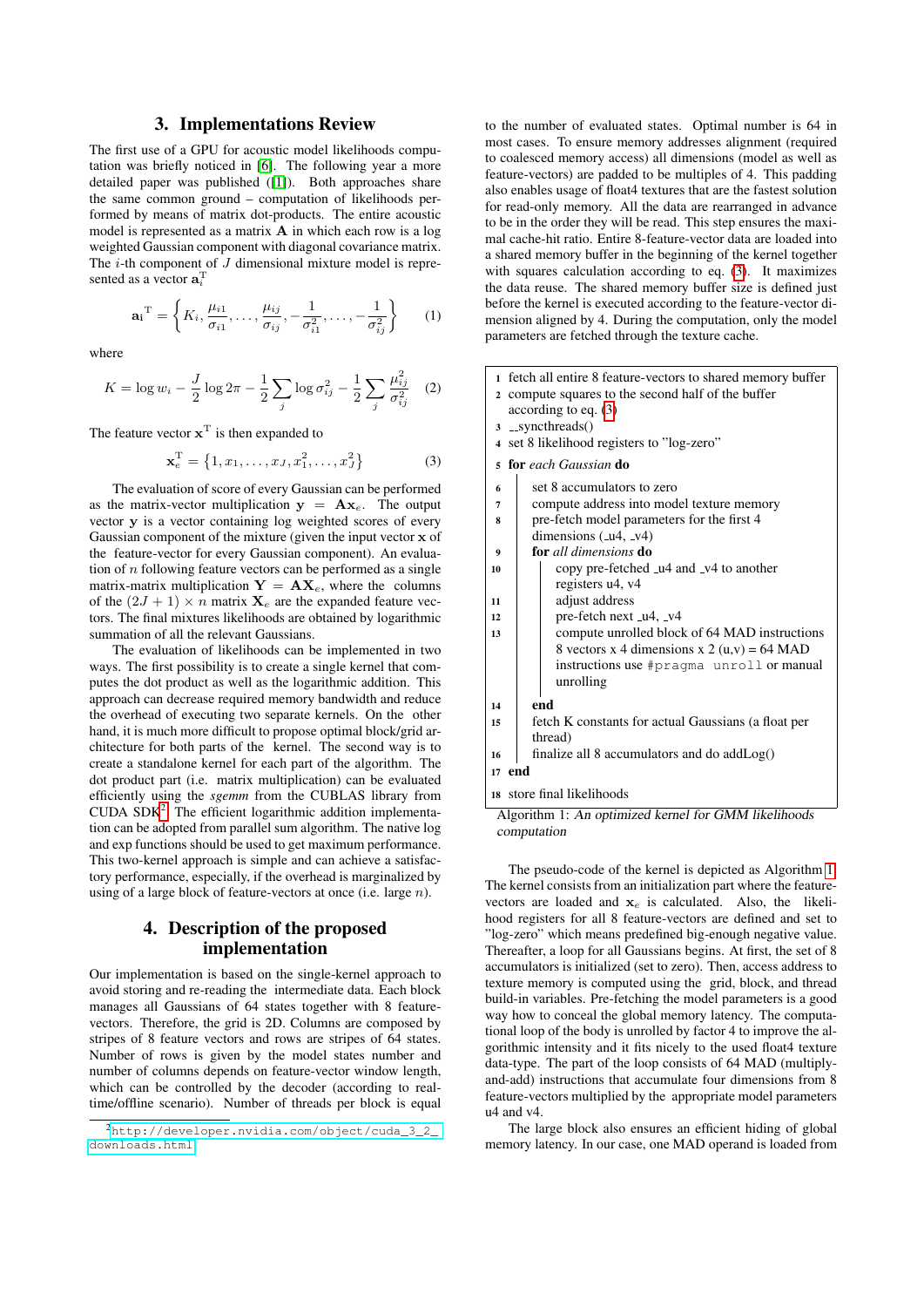shared memory. The same 32-bit word is loaded by all threads. Therefore, no bank-conflicts can arise. An instruction with shared-memory operands is slower than registers-only instruction. In our case, the MAD instruction takes 6 clocks instead of 4 clocks for registers-only variant. This of course reduces the maximal throughput to 2/3 in the MAD part of the kernel but there is no other faster solution than using shared memory, since register count is highly limited. A similar architecture is used in an optimized matrix-matrix multiplication algorithm [\[7\]](#page-3-6). After the inner loop, accumulators for actual Gaussian are finalized with addition of fetched constant  $K$  from eq. [\(2\)](#page-1-3) above. Then, the likelihoods for all feature-vectors are updated by logarithmic addition function.

At the end of the kernel, the final likelihoods are stored back into the global memory. To achieve the maximum performance, the input model parameters memory layout must match the fetching order. The memory ordering is the same for  $\frac{\mu_{ij}}{\sigma_{ij}^2}$ texture (marked as u4 in kernel pseudo-code) as well as for values  $\frac{1}{2\sigma_{ij}^2}$  (marked as v4). Each thread fetches four 32bit floats as single float4 data-type. It is a vector of consecutive four-dimensions. The model parameters are read by all 64 threads running in actual block. These threads access a consecutive memory addresses, therefore the memory access is coalesced. These blocks are read in the inner loop sequentially for all the dimensions, therefore they must be stored in memory consecutively according to dimension. This larger blocks are also ordered in the way that match the fetching order.

### 4.1. Variable number of Gaussians per state

Our implementation can easily support also acoustic models with variable number of Gaussians per state. Only a minor changes need to be done. Because the 64-states blocks are computed independently, a constant number of Gaussians per state has to be ensured within the individual blocks only. Therefore, model states are sorted in advance according to theirs Gaussians per state numbers and divided into 64-state blocks. Only an additional memory-offset vector needs to be passed into the kernel because 64-states memory-blocks do not have a constant size.

#### 4.2. Final tuning

Number of threads in block (number of evaluated states) can be tuned. Low number of threads (one warp) exhibit low memorylatency hiding ability. In contrast, too large number of threads (128 and more) limits the number of active blocks per multiprocessor because of limited number of registers. According to our experience, the 64-thread-block is optimal in most cases.

The pre-fetching technique helps to hide the memory latency but consume additional registers. Therefore, it performs better on cards with higher register count per stream processor. From our experience, Fermi-based cards obtain better results without pre-fetching technique.

The Fermi-based cards also suffer from lower memory bandwidth to computing power ratio. It means that total kernel performance is limited by memory bandwidth even if the memory latency is hidden well. This limit can be elicited by increased data reuse. We have implemented a 16-vectors kernel version. This kernel computes 16 feature-vectors at once so one phase of model parameters reading is eliminated. The 16-vector kernel outperforms the 8-vector kernel by 15–20 % on Fermibased cards. The performance does not change on other cards.



<span id="page-2-0"></span>Figure 1: *Real-time factors (RTFs) of our optimized implementation for several NVIDIA GPUs with CUDA and OpenCL implementations. Tested on model with 1,280k Gaussians in total. RTF calculation is based on 100 vectors per second rate.*

## 5. Results

In addition to analysis of the described implementations within the speech decoder, we measured the speed of AM likelihoods evaluation only. For performance comparison, we use RTF measure which is a ratio between elapsed time and length of processed speech. Elapsed time includes the host-device memory transfers.

At first, we tested CUDA as well as OpenCL implementation with several GPUs available to us. We've choosen a very large model together with a large feature-vector window to suppress the CPU-GPU communication overhead during the implementation performance evaluation. We have chosen a 5000 states model with 256 Gaussians per state (i.e.  $\approx 1.3M$  Gaussians in total) and feature vector dimension 36. The featurevector window length was 256. RTFs were calculated on 100 vectors per second basis. Results are shown in Fig. [1.](#page-2-0)

The measured RTFs suggest that even a laptop GPU is able to process this very large model in less than a half of the realtime. Desktop models are much faster and achieved elapsed times from 7 to 50 times shorter than real-time. Results indicate that practically any GMM-based acoustic model can be used in real-time applications even with a low-end office PC GPU or even a laptop GPU. Also, the offline recognizers speed-up can be significant, if the decoder part will be powerful enough. The results also shows that OpenCL implementation is a little slower for this high window-size than CUDA.

We compared performance of CUDA and OpenCL implementations in more detail for various feature-vector lengths on GeForce GT 240 GPU. Results are shown in Fig. [2.](#page-3-7) Six window sizes in range from 8 to 256 were tested on a smaller acoustic model with 16 Gaussians per state and 5000 states. The results shows us that OpenCL is a little slower for longer window-sizes but the overhead is significantly smaller which causes lower elapsed times for small window-sizes. The distinct part of the overhead is not caused solely by the CPU-GPU memory transfers. The kernel-only times are also significantly higher; more than double in our 8-vectors case. In our case, the total overhead varies between 0.3 and 1 millisecond per kernel run. In the case of real-time speech recognition, the overhead is not a major problem anyway as the bottleneck in this case is the decoder part.